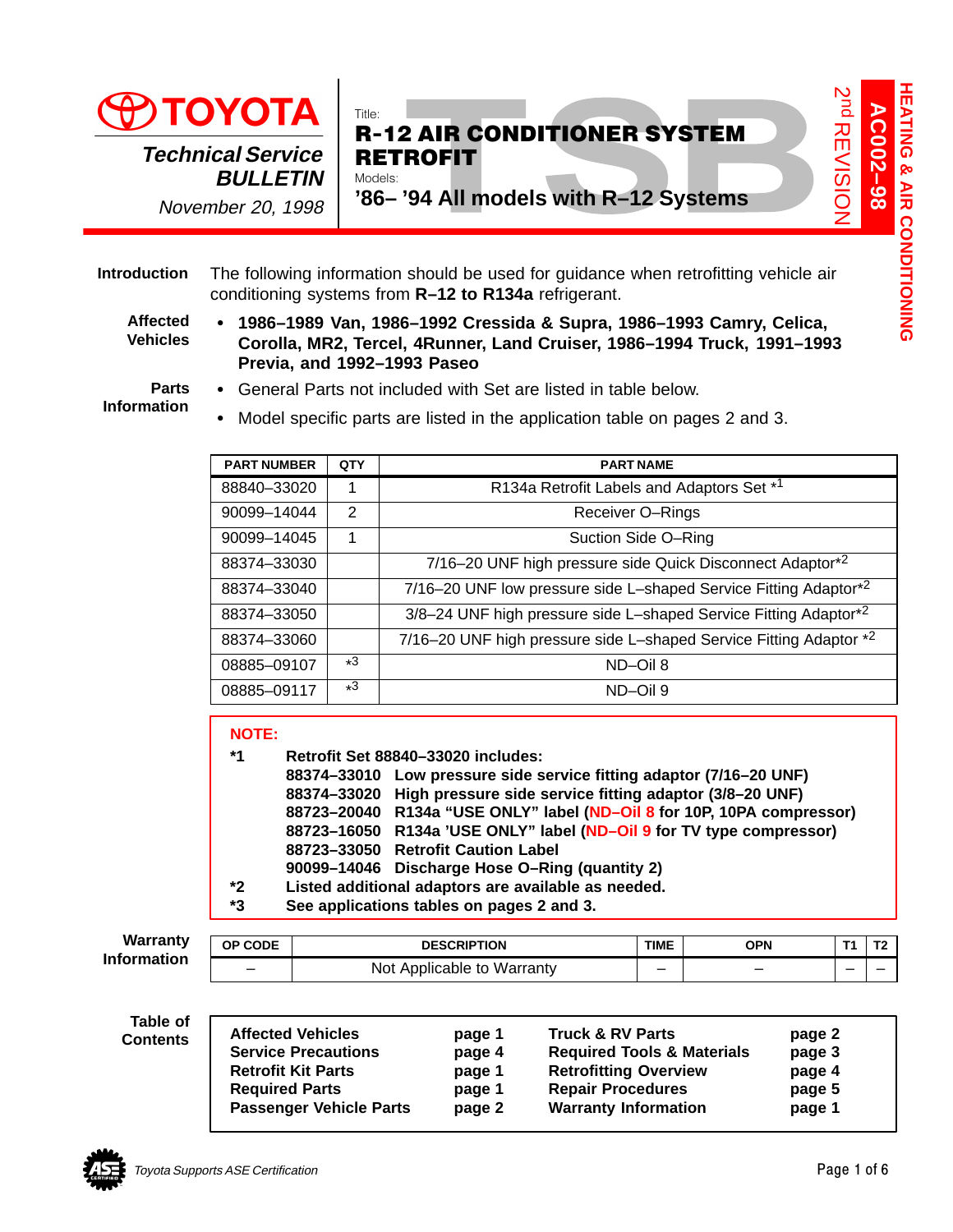# **R-12 AIR CONDITIONER SYSTEM RETROFIT** – AC002–98 2<sup>nd</sup> Revision November 20, 1998

**Passenger Vehicle Application**

**Table**

| <b>IDENTIFICATION</b>        |               |                |                     | <b>REQUIRED PARTS AND MATERIALS</b>        |             |                                  |                                   |                             |                     |                 |
|------------------------------|---------------|----------------|---------------------|--------------------------------------------|-------------|----------------------------------|-----------------------------------|-----------------------------|---------------------|-----------------|
| Vehicle<br>Model             | Model<br>Year | E/G            | Compressor<br>Model | Service Valve Extension<br>Housing 0-Rings |             | Sevice<br>Valve Plate<br>0-Rings | Receiver/<br>Dryer<br>Replacement | PAG Oil Type<br>$(ND-Oil#)$ | Oil Fill<br>Quanity | R134a<br>Charge |
|                              |               |                |                     | 88398-                                     | $90099 -$   | $90099 -$                        | 88471-                            |                             | (cc)                | (g)             |
| Camry <sup>4</sup>           | 86            | All            | 10P15               | 35010                                      | 14131(2)    | 14131(4)                         | 12080                             | ND-Oil 8                    | 100                 | 650             |
|                              | $87 - 91$     | All            | 10PA17, V           | N/A                                        | N/A         | N/A                              | 12040                             | ND-Oil 8                    | 100                 | 650             |
|                              | 92            | All            | 10PA17              | N/A                                        | N/A         | N/A                              | 16050                             | ND-Oil 8                    | 150                 | 900             |
|                              | 93            | All            | 10PA17              | N/A                                        | N/A         | N/A                              | 16050                             | ND-Oil 8                    | 150                 | 900             |
| Celica <sup>4</sup>          | 86-87         | All            | 10P15               | 22010                                      | 14131(2)    | 14131(4)                         | 12080                             | ND-Oil 8                    | 100                 | 650             |
|                              | 88-89         | All            | 10PA17              | N/A                                        | N/A         | N/A                              | 12080                             | ND-Oil 8                    | 100                 | 650             |
|                              | $90 - 93$     | All            | 10PA15,<br>17, $V$  | N/A                                        | N/A         | N/A                              | 16050                             | ND-Oil 8                    | 120                 | 700             |
| Corolla FR <sup>4</sup>      | $86 - 87$     | All            | 10P13, 15           | 35010                                      | 14131(2)    | 14131(4)                         | $\overline{2}$                    | ND-Oil 8                    | 100                 | 650             |
| Corolla FF <sup>4</sup>      | 86-87         | All            | 10P13, 15           | 12020                                      | 14131(2)    | 14131(4)                         | 2                                 | ND-Oil 8                    | 100                 | 650             |
|                              | 88-92         | All            | 10PA15 <sup>5</sup> | N/A                                        | N/A         | N/A                              | $\overline{2}$                    | $ND$ –Oil 8 $5$             | 100 <sup>5</sup>    | 650             |
| Corolla A/T <sup>4</sup>     | 88.5-92       | All            | 10PA15              | N/A                                        | N/A         | N/A                              | 2                                 | ND-Oil 8                    | 100                 | 650             |
| Corolla <sup>4</sup>         | 93            | All            | 10PA15              | N/A                                        | N/A         | N/A                              | $\overline{c}$                    | ND-Oil 8                    | 100                 | 650             |
|                              | 86            | All            | 10P17               | 35010                                      | 14131(2)    | 14131(4)                         | 12070                             | ND-Oil 8                    | 150                 | 650             |
| Cressida <sup>4</sup>        | $87 - 88$     | All            | 10PA17              | N/A                                        | N/A         | N/A                              | 12070                             | ND-Oil 8                    | 120                 | 650             |
|                              | 89-92         | All            | 10PA20              | N/A                                        | N/A         | N/A                              | 12060                             | ND-Oil 8                    | 120                 | 750             |
| MR2 <sup>4</sup>             | 86-89         | All            | 10P13               | 17020                                      | N/A         | 14131(4)                         | 16060                             | ND-Oil 8                    | 100                 | 750             |
|                              | $91 - 93$     | All            | 10P13               | 35010                                      | 14131(2)    | 14131(4)                         | 16050                             | ND-Oil 8                    | 140                 | 800             |
| Paseo <sup>4</sup>           | $92 - 93$     | All            | TV10, 12            | N/A                                        | N/A         | N/A                              | 16050                             | ND-Oil 8                    | 150                 | 700             |
| Supra <sup>4</sup>           | 86            | All            | 10P15               | N/A                                        | N/A         | 14131(4)                         | 12070                             | ND-Oil 8                    | 100                 | 650             |
|                              | $86.5 - 92$   | All            | 10PA17              | N/A                                        | N/A         | N/A                              | 12070                             | ND-Oil 8                    | 120                 | 650             |
| Tercel Sedan <sup>4</sup>    | 86            | 3A             | 10PA13              | N/A                                        | N/A         | N/A                              | 12080                             | ND-Oil 8                    | 100                 | 650             |
| Tercel Wagon <sup>4</sup>    | $86 - 88$     | 3A             | 10PA13              | N/A                                        | N/A         | N/A                              | 12070                             | ND-Oil 9                    | 150                 | 650             |
| Tercel <sup>4</sup>          | $87 - 90$     | 3E             | TV12, 14            | N/A                                        | N/A         | N/A                              | 120401                            | ND-Oil 9                    | 150                 | 650             |
|                              | $91 - 93$     | 3E             | TV12                | N/A                                        | N/A         | N/A                              | 16050                             | ND-Oil 9                    | 150                 | 650             |
|                              | 86-89         | L4             | 10P15               | N/A                                        | N/A         | 14131(4)                         | 12080                             | ND-Oil 8                    | 100                 | 700             |
| 4Runner <sup>4</sup>         | 88-89         | V <sub>6</sub> | 10PA17              | N/A                                        | N/A         | N/A                              | 12080                             | ND-Oil 8                    | 100                 | 700             |
|                              | $90 - 93$     | $\mathsf{All}$ | 10PA17              | N/A                                        | N/A         | N/A                              | 16050                             | ND-Oil 8                    | 120                 | 750             |
|                              | 86-88         | L4             | 10P13               | N/A                                        | N/A         | 14131(4)                         | 12080                             | ND-Oil 8                    | 100                 | 700             |
| Truck <sup>4</sup>           | 88            | V6             | 10PA15              | N/A                                        | N/A         | N/A                              | 12080                             | ND-Oil 8                    | 100                 | 700             |
|                              | 89-94         | All            | 10PA15              | N/A                                        | N/A         | N/A                              | 16050                             | ND-Oil 8                    | 100                 | 700             |
|                              | 86-87         | All            | 10P15               | N/A                                        | N/A         | 14131(4)                         | 12080                             | ND-Oil 8                    | 100                 | 800             |
|                              | 88-89         | All            | 10PA15              | N/A                                        | N/A         | N/A                              | 12080                             | ND-Oil 8                    | 100                 | 800             |
| Land<br>Cruiser <sup>4</sup> | 90            | All            | 10PA17              | N/A                                        | N/A         | N/A                              | 12080                             | ND-Oil 8                    | 220                 | 850             |
|                              | $91 - 92$     | All            | 10PA17              | N/A                                        | N/A         | N/A                              | 16050                             | ND-Oil 8                    | 220                 | 850             |
|                              | 93            | All            | 10PA17              | N/A                                        | N/A         | N/A                              | 16050                             | ND-Oil 8                    | 180                 | 850             |
| Previa <sup>4</sup>          | $91 - 93$     | All            | 10PA17              | N/A                                        | N/A         | N/A                              | 30390                             | ND-Oil 8                    | 180                 | 1150            |
| Van <sup>4</sup>             | 86-88         | All            | 10P15               | 28010                                      | 88398-28020 | 14131(4)                         | 12080                             | ND-Oil 8                    | 180                 | 3               |
|                              | 89            | All            | 10PA15              | N/A                                        | N/A         | N/A                              | 12080                             | ND-Oil 8                    | 150                 | 3               |

(1) 87MY through 5/88 production: **88471–12040**, 5/88 production through 90MY **88471–12060**

(2) 86–87 FWD, 86–88 FX & FX16: **88471–12080**, 86–87 RWD, GTS: **88471–12070**, 88–89 FWD, All–Trac, GTS:  **88471–12060**, 90–92 Corolla models: **88471–16050**, 93 Corolla models: **88471–12060**

(3) 650g with single air conditioning, 1300g with dual air conditioning

(4) The following additional parts are required with the Retrofit Set **88840–33020**: Receiver O–Rings **90099–1** (2), and Suction Side O–Ring **90099–14045** (1).

(5) GTS uses TV12, 14 compressors: use 150 cc **ND–OIL 9**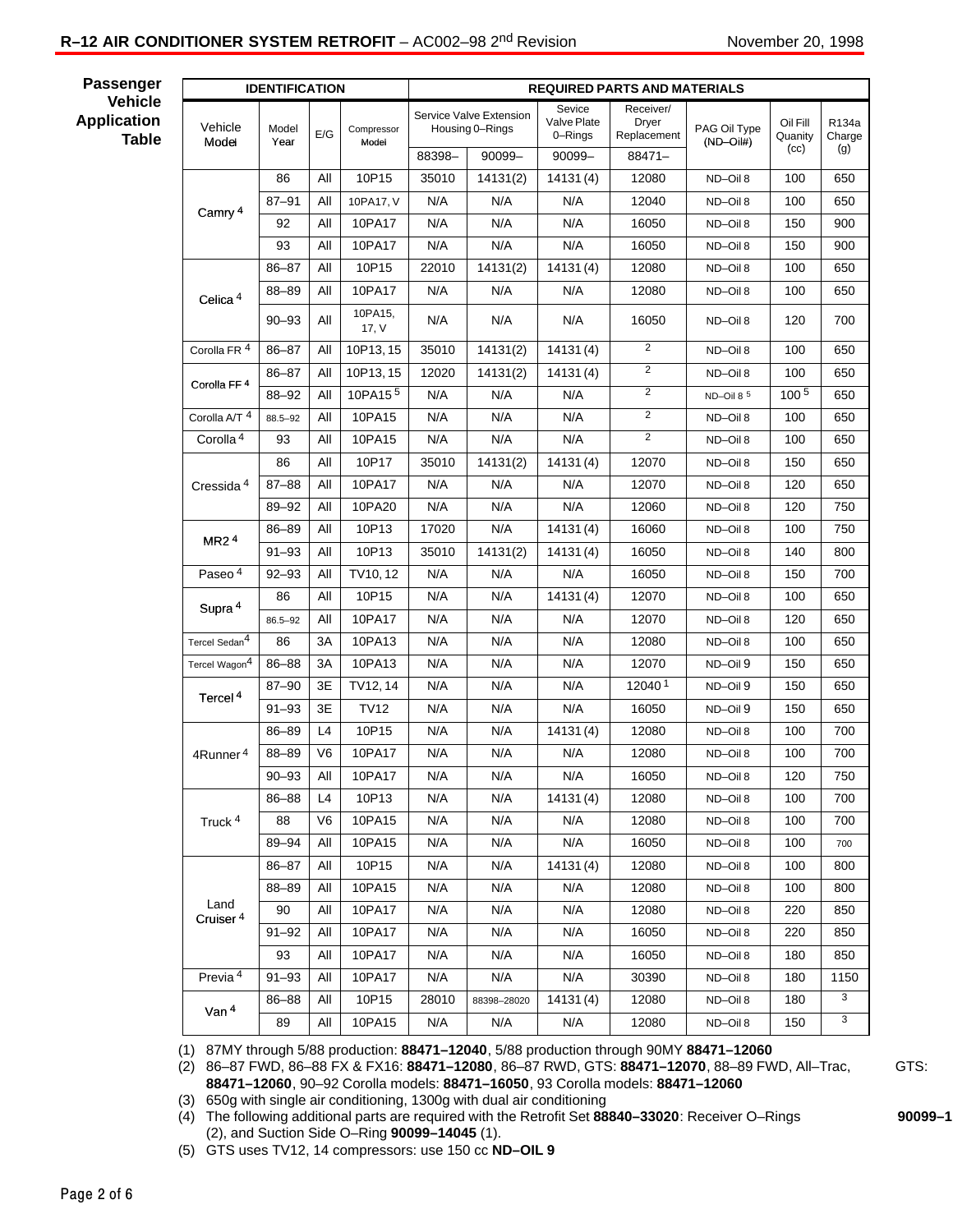A. Required Equipment: **Required**

- **Tools & Materials**
- 1. R–12 recovery/recycling/recharging equipment
- 2. R134a recovery/recycling/recharging equipment
	- 3. Graduated measuring cylinder (for compressor oil)
	- 4. Valve core remover for service valves
	- 5. Air conditioner manifold gauge set
	- 6. Torque Wrench Kit, 00002–50284–01, contains the following: \*1
		- $\cdot$  14 mm 00002-51410-01
		- $\cdot$  17 mm 00002-51710-01
		- $\cdot$  22 mm 22 mm 00002–52216–01
		- $\cdot$  27 mm 27 mm 00002–52724–01
- B. Required Parts & Materials: \*2
	- 1. R134a Refrigerant
	- 2. Service Fitting Adaptors
	- 3. Caution Labels
	- 4. Compressor oil
	- 5. Receiver/Dryer for R134a
	- 6. O–Rings for hose connections
	- 7. O–Rings for Compressor Extension Housing / Service Plate \*3
	- 8. Loctite 262 or equivalent

### **\*NOTE:**

- **\*1 required size(s) dependant upon specific model.**
- **\*2 see application information section of this bulletin on page 2.**

**\*3 All 10P compressors require installation of compressor O–rings. It is not necessary to replace compressor O–rings on vehicles produced from 1/93 or on DIO/PIO A/C systems with compressor production serial numbers after 1N0001 (10PA type compressors and TV type compressors).**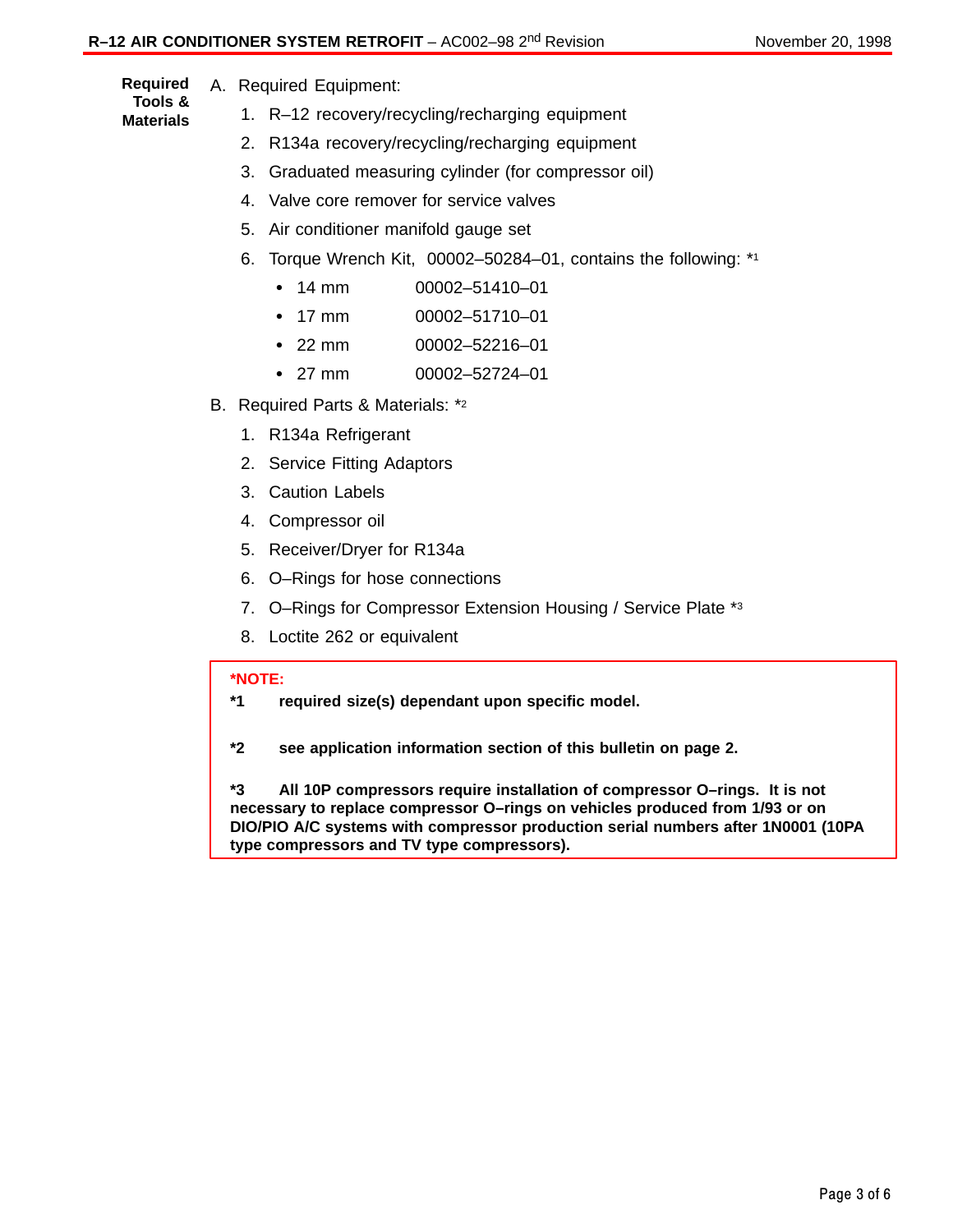#### A. Refrigerant and Oil Charges **Retrofitting Overview**

- Oil and refrigerant charge amounts are different after the R–12 system has been retrofitted to R134a. Refrigerant charge amounts are less, while oil charge amounts are greater, compared to R–12 system requirements.\*
- B. System Performance
	- Ĭ A slight decrease in system performance may be noticed on some vehicles under certain operating conditions.
- C. Refrigerant Pressures
	- R134a high side pressures are greater than that of R–12 above ambient igerant Pressures<br>R134a high side press<br>temperatures of 68°F.
- D. Flushing Requirements
	- There is no need to remove or flush R–12 mineral oil from the system. Simply charge the system with the specified type and amount\* of PAG oil to provide proper lubrication.
- E. Use of Sight Glass
	- Mineral based R–12 oil remains and circulates in the A/C system and does not dissolve in R134a refrigerant. This results in a cloudy appearance at the sight glass making it impossible to judge the refrigerant charge amount by using the sight glass method. To prevent misdiagnosis on retrofit vehicles, apply black paint to the sight glass on block–joint (FF) type receiver/dryers. Union–nut joint (BAG) type retrofit receiver/dryers are manufactured without a sight glass.

### **\*NOTE:**

**Refer to the OIL TYPE and CHARGE columns in Application Tables on pages 2 and 3 for proper amounts of ND–Oil 8 or ND–Oil 9.**

- A. Refrigerant handling **Service**
- **Precautions**
- 1. Do not handle refrigerant in an enclosed area or near an open flame.
- 2. Always wear eye protection.
- 3. Avoid getting liquid refrigerant in your eyes or on your skin.
- 4. Never heat a container with an open flame.
- 5. Keep containers below 104°<sup>F</sup>
- 6. When heating a refrigerant can with water, keep the valve above water.
- 7. Never reuse empty service cans.
- B. Replacing parts
	- 1. Plug off any open connections to prevent the entry of moisture and dust.
	- 2. Do not remove plugs from receiver/dryer ports until it is ready for installation.
- C. Tightening connecting parts
	- 1. Apply a few drops of specified PAG compressor oil to O–ring fittings before tightening.
	- 2. Avoid twisting refrigerant piping when installing R134a service fitting adapters.
	- 3. Tighten all fittings to specified torque.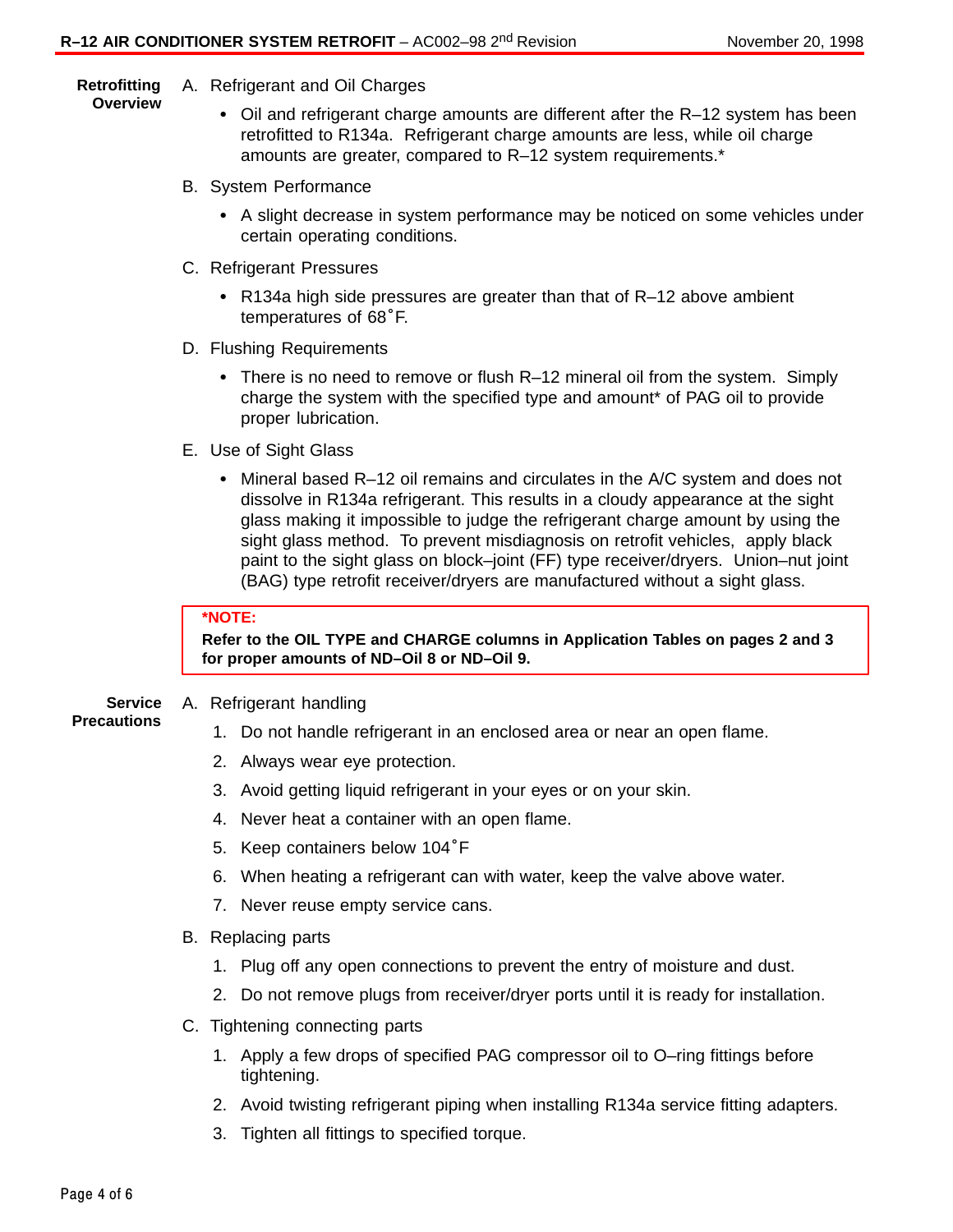### **NOTE:**

## **Oil removed during R–12 evacuation should not be used with an R134a System.**

**Repair Procedure**

- A. Vehicle Inspection: Ensure the integrity of the A/C system before proceeding with retrofit.
- B. Recover R–12 using R–12 recovery/recycling/recharging equipment:
	- Follow Toyota recommended procedure.
- C. Install R134a service fitting adapters:
	- 1. Remove valve cores from R–12 service fittings and discard.
	- 2. Clean external threads of the R–12 service fittings.
	- 3. Apply adhesive to threads (Loctite 262 or equivalent), screw on R134a adapter fittings, and tighten to **13** ft.–lb.

# **NOTE:**

**Vehicles with more than 2 service fittings will require the installation of additional adaptors. All service fittings must have R134a adaptors installed.**

- D. Replace compressor O–rings (**10P only**):
	- 1. Remove compressor from vehicle.
	- 2. Install covers on hose connection ports to prevent airborne contamination.
	- 3. Clean compressor body and service valve area using a brush and compressed air.
	- 4. Remove service valve plate.
	- 5. Remove O–rings from service valve plate and discard.
	- 6. Remove extension housing if used, otherwise go to step 7.
		- a. Separate extension housing from service valve plate.
		- b. Remove and discard O–rings.
		- c. Lubricate and install retrofit O–rings into extension housing using specified PAG oil (see tables).



- d. Reassemble extension housing to service valve plate.
- 7. Reinstall service valve plate to compressor. Torque bolts to **19** ft.lbs.
- 8. Reinstall compressor assembly.
- E. Replace piping and hose O–rings:
	- 1. Disconnect suction and discharge hoses from compressor.
	- 2. Remove and discard old O–rings.
	- 3. Lubricate and install retrofit O–rings with specified PAG oil (see tables).
	- 4. Disconnect discharge hose from condenser.
	- 5. Remove and discard old O–rings.
	- 6. Lubricate and install retrofit O–rings with specified PAG oil (see tables).